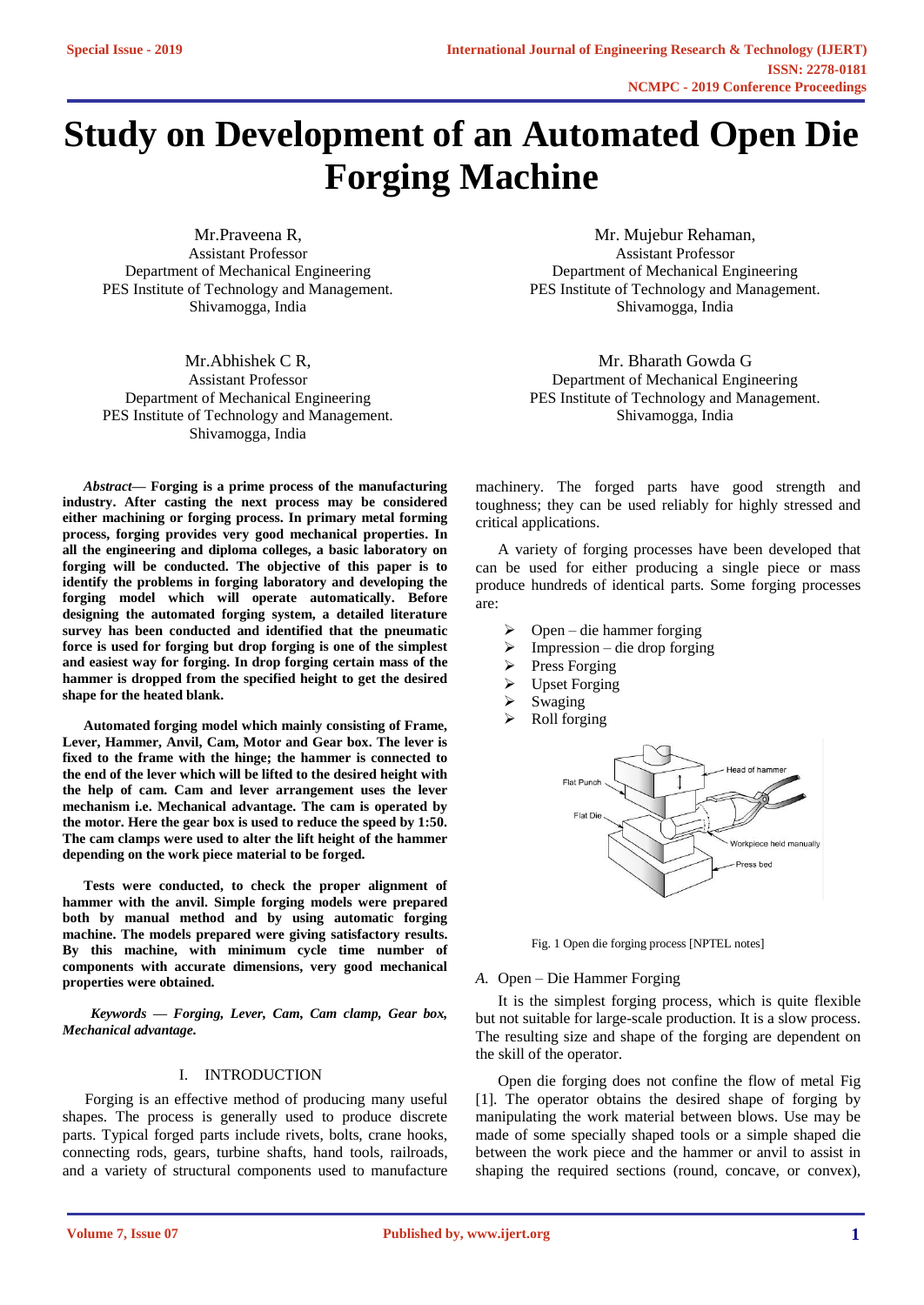making holes, or performing cut – off operations. This process is most often used to make linear–final shape of the parts can be obtained further.

Forging is a manufacturing process involving the shaping of metal using localized compressive force. The blows are delivered with the hammer (or) die. Forged metals are generally stronger and more reliable then castings due to the fact that tight grain structure of forging making it mechanically strong. Need of automation for small-scale industry is necessary for better speed and accuracy. In this project main objective is to prepare the design for automatic forging system with the incorporation of motor with speed control. This can improve the forging operation effectively.

Hot forging is the process of deforming metal into a predetermined shape using certain tools and equipment deformation is accomplished using hot, cold, or even warm forging processes. Ultimately, the manufacturer will look at a number of criteria before choosing which type of forging is best for a particular application.

# II. OBJECTIVES

- To prepare the forging model for the forging lab
- To adopt the automatic forging hammer with the help of driving system.
- To prepare the forging components with less number of cycle time.

### III. CONCEPT DESIGN AND WORKING PRINCPLE

## *A.* Concept 1:

Conceptual Design is an early phase of the design process, in which the broad outlines of the model is prepared. The basic elements considered are: Frame, lever, hammer, cam, and motor and gear box. Based on the requirements of automatic forging two conceptual drawings were developed in which Fig.2 represents the conceptual drawing where lift of hammer is controlled by the position of the cam, by using mechanical advantage technique.



Fig. 2 Concept drawing 1

### *B.* Concept 2:

In the concept drawing 2, same arrangement was used but the change is made on the cam design, cam itself is modified to achive different forging forces depends on what type of the work piece materials to be forged. Fig. 3 shows the concept drawing 2.



# *C.* Workig Principle :

The forging model is mainly prepared to reduce the human efforts during manual forging process and also to achieve the accurate shape with less number of forging cycles. It works by lifting the forging hammer to some height and it is dropped from that height. The lift height and weight of the hammer decides the forging force.

In the new developed forging model, there is a provision for changing the height of forging by cam and cam clamps arrangement. The Cam is rotated by the motor and the speed of the cam is reduced by using the gear box. The gear ratio used here is 1:50. Because of the high impact force by the hammer can produce the required forging force on the pre heated component. By thus the accurate and desired shape of component can be achieved.

### IV. MODELLING AND FORCE CALCULATION

# *A. Modelling*

By considering the complexity and ease of work, Conceptual drawing 2 is best and accordingly to that the 3D model is developed. The 3D draft is developed by using the Sold edge ST 4 software. The Fig. 3 represents the 3D View of automatic forging model.



Fig. 3 3D View of automatic forging model